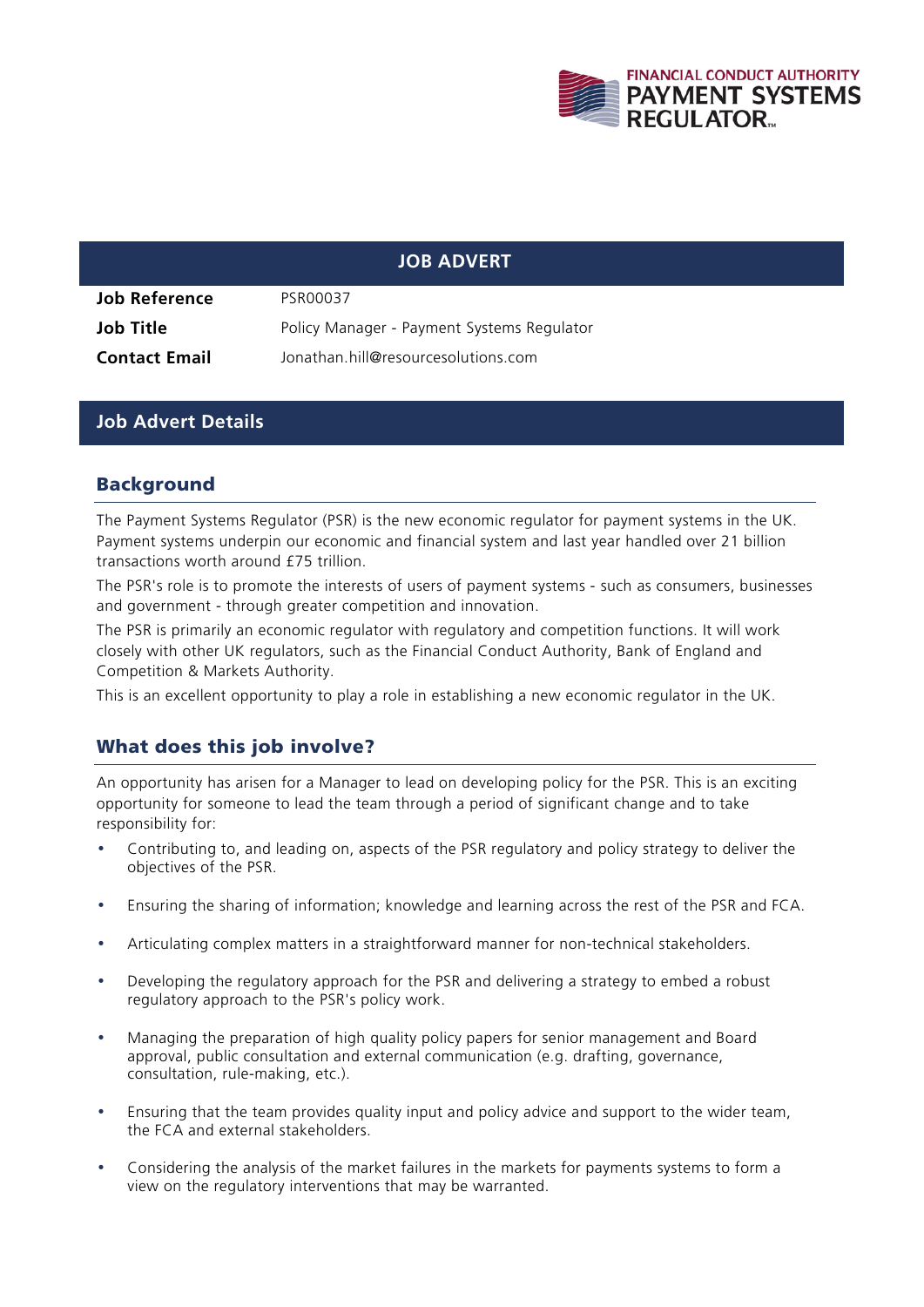- Maintaining key stakeholder relationships, both internal and external (e.g. Industry, HM Treasury, the Bank of England/PRA, European Commission, overseas regulators, trade bodies, consumer representatives) to promote the PSR's objectives and ensure that external policy developments and activities are as far as possible compatible with PSR objectives.
- Leading and line-managing a diverse Policy team.
- Actively contributing to the senior leadership of the PSR.
- Overseeing the development of policy proposals and setting its early priorities.

# What skills are required?

#### Minimum

- Experience in developing policy.
- Experience in managing people and teams.
- Significant expertise and experience in one or more of these areas:
	- o economic regulation
	- o competition policy
	- o financial markets
	- o payment services

### **Essential**

- An excellent understanding and experience of regulatory policy development.
- A strong ability to manage, motivate and develop staff, providing the right mix of delegation and support.
- Excellent analytical and problem solving skills. Must be able to challenge the analysis performed by technical experts.
- Excellent stakeholder management skills a readiness to listen and political nous.
- Excellent written and oral communication skills, including the ability to distil complex issues into succinct messages and present confidently to a variety of internal and external stakeholders.
- An understanding of the wider impact of regulation on consumers and businesses, and the ability to look at issues from the perspective of the consumer.
- An ability to identify and exercise judgement in collaboration with a multi-disciplinary team, including economists, lawyers, payment specialists as well as policy advisors.
- Strong relationship and influencing skills and an ability to work collaboratively at senior levels internally and externally.
- Excellent prioritisation skills with the ability to define priorities and provide a quality contribution where it is most needed.
- Excellent reporting skills in order to prepare and present Board level communications authoritatively.